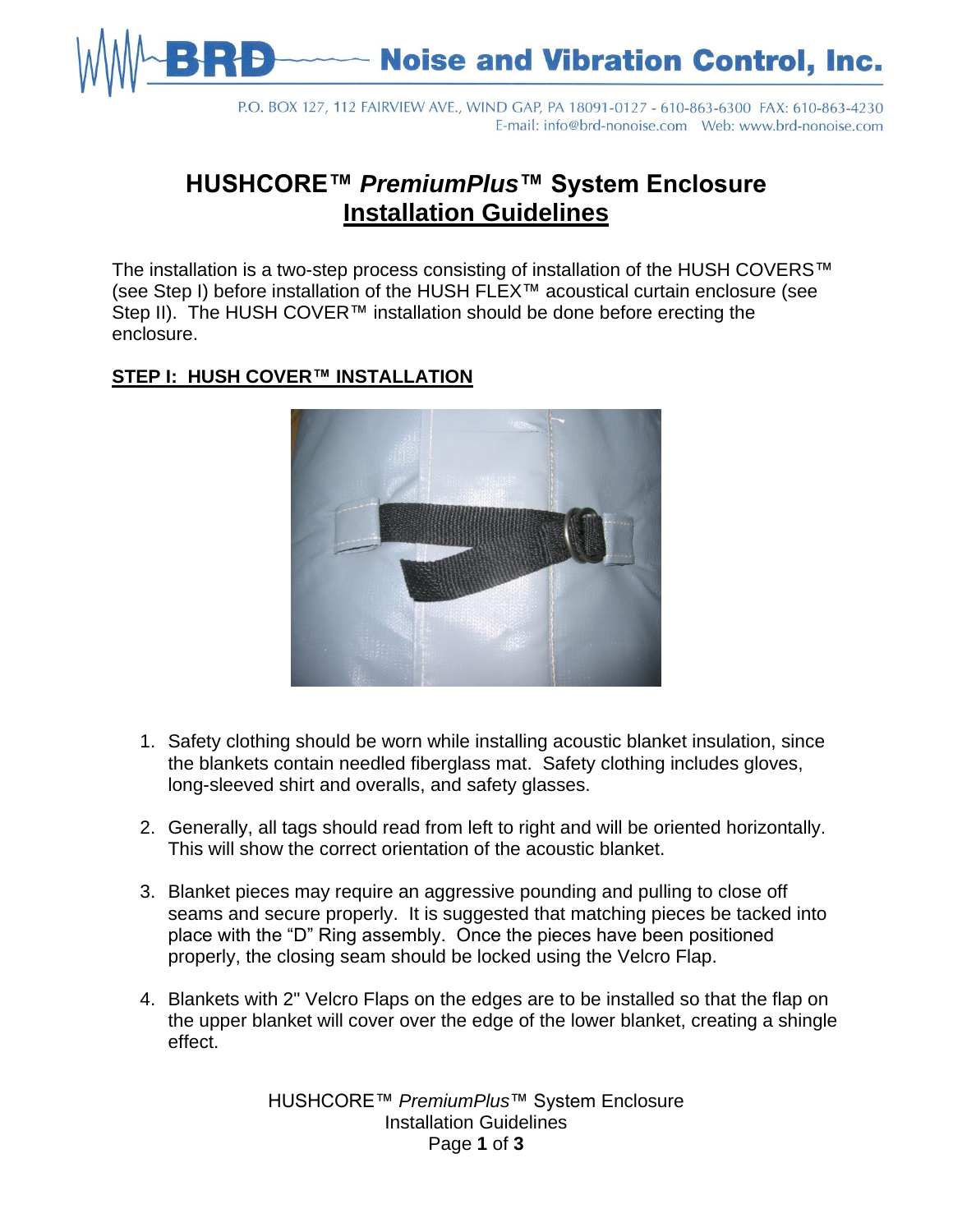- 5. Blanket installation should follow the recommended order of installation provided on the blanket tags and called out on the drawings sent with each shipment. Most blankets will either seam at the horizontal or vertical equipment centerlines.
- 6. "D" Ring assemblies have been provided to ease installation. To use, simply lace the strap through the adjoining blankets "D" Ring assembly and secure.
- 7. Due to size limitations, some blankets have a corresponding letter etched onto their tag, such as part 3-A. This represents a blanket that could not reach around the circumference of the unit and needed to be manufactured in 2 or even 3 sections. Follow both number sequence and letter sequence.
- 8. Occasionally, certain blankets may be difficult to install due to tight clearance or equipment obstructions/configuration anomalies. When this occurs, it will be necessary to modify the blankets in the field. Each shipment includes extra edge binding, quilting pins and speed washers. The procedure for field modifications is as follows.
	- a. Measure and mark with marker or pencil area to be cut out.
	- b. With utility knife cut off excess
	- c. Cut enough repair edge binding fabric to cover exposed area of insulation and wrap over exposed area completely
	- d. Push pin through edge binding fabric and blanket completely
	- e. Cap off pin with speed washer and cut off excess pin.

## **STEP II: HUSH FLEX™ ENCLOSURE INSTALLATION**

- 1. Lay out and mark area to be enclosed.
- 2. Locate all floor bases (do not fasten to floor yet). Please note some floor bases may have the column fitting offset from the center of the 6" x 6" plate. Be sure to orient offset baseplates to accommodate floor interferences such as the chiller housekeeping pad.
- 3. Place columns onto base plates.
- 4. Pre-assemble roller track into track connectors on floor by sliding roller track through connectors to designated locations. To make sliding roller track into connectors easier, squeeze ends of roller track together as you slide into the end of connector. **NOTE:** See the track orientation drawing to appropriately locate open ends of track. Also, a double track system is created by using two pieces of single track held together by a double track connector.
- 5. Track rails may be shipped in oversized lengths. Refer to the drawings for overall enclosure dimensions and trim track rail lengths as needed.
- 6. Raise this assembly and slip track connectors onto top of floor columns.

HUSHCORE™ *PremiumPlus*™ System Enclosure Installation Guidelines Page **2** of **3**